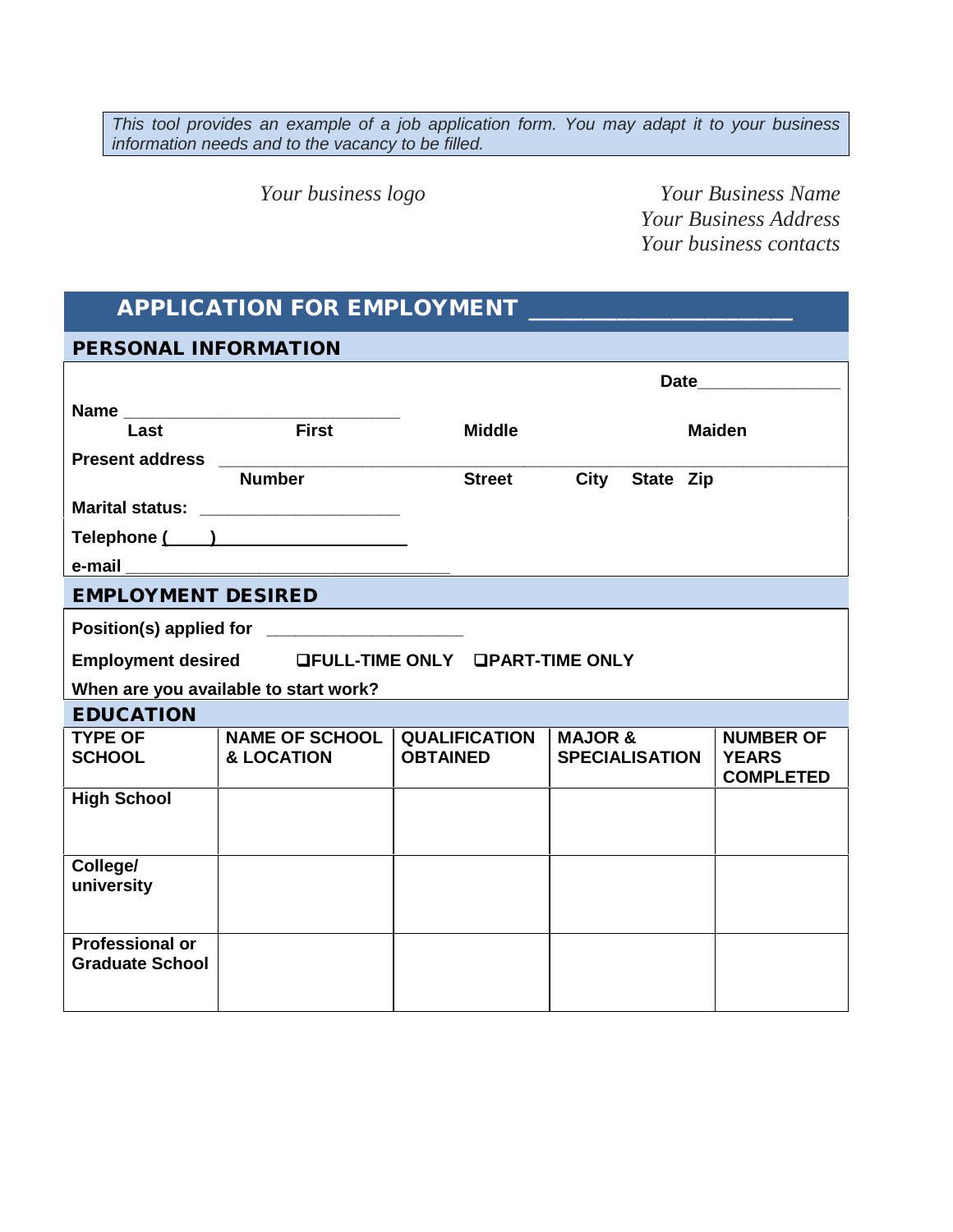## **WORK EXPERIENCE \_\_\_\_\_\_\_**

**Please list your work experience for the past five years beginning with your most recent job held. If you were self-employed, give firm name.** Attach additional sheets if necessary.

| Name of Employer<br><b>Address</b>                                                                                                | Name of last<br>supervisor | <b>Employment</b><br>dates | Pay or salary |  |
|-----------------------------------------------------------------------------------------------------------------------------------|----------------------------|----------------------------|---------------|--|
| City, State, Zip<br><b>Phone number</b>                                                                                           |                            | <b>From</b>                | <b>Start</b>  |  |
|                                                                                                                                   |                            | To                         | <b>Final</b>  |  |
|                                                                                                                                   | Your last job title        |                            |               |  |
| Reason for leaving (be specific)                                                                                                  |                            |                            |               |  |
| List the jobs you held, duties performed, skills used or learned, advancements or promotions while<br>you worked at this company. |                            |                            |               |  |
|                                                                                                                                   |                            |                            |               |  |
|                                                                                                                                   |                            |                            |               |  |
|                                                                                                                                   |                            |                            |               |  |
| Name of Employer                                                                                                                  | Name of last               | <b>Employment</b>          | Pay or salary |  |
| <b>Address</b>                                                                                                                    | supervisor                 | dates                      |               |  |
| City, State, Zip<br><b>Phone number</b>                                                                                           |                            | <b>From</b>                | <b>Start</b>  |  |
|                                                                                                                                   |                            | To                         | <b>Final</b>  |  |
|                                                                                                                                   | Your Last Job Title        |                            |               |  |
| Reason for leaving (be specific)                                                                                                  |                            |                            |               |  |
| List the jobs you held, duties performed, skills used or learned, advancements or promotions while<br>you worked at this company. |                            |                            |               |  |
|                                                                                                                                   |                            |                            |               |  |
|                                                                                                                                   |                            |                            |               |  |
|                                                                                                                                   |                            |                            |               |  |
| Name of Employer<br><b>Address</b>                                                                                                | Name of last<br>supervisor | <b>Employment</b><br>dates | Pay or salary |  |
| City, State, Zip<br><b>Phone number</b>                                                                                           |                            | From                       | <b>Start</b>  |  |
|                                                                                                                                   |                            | To                         | <b>Final</b>  |  |
|                                                                                                                                   | Your last job title        |                            |               |  |
| Reason for leaving (be specific)                                                                                                  |                            |                            |               |  |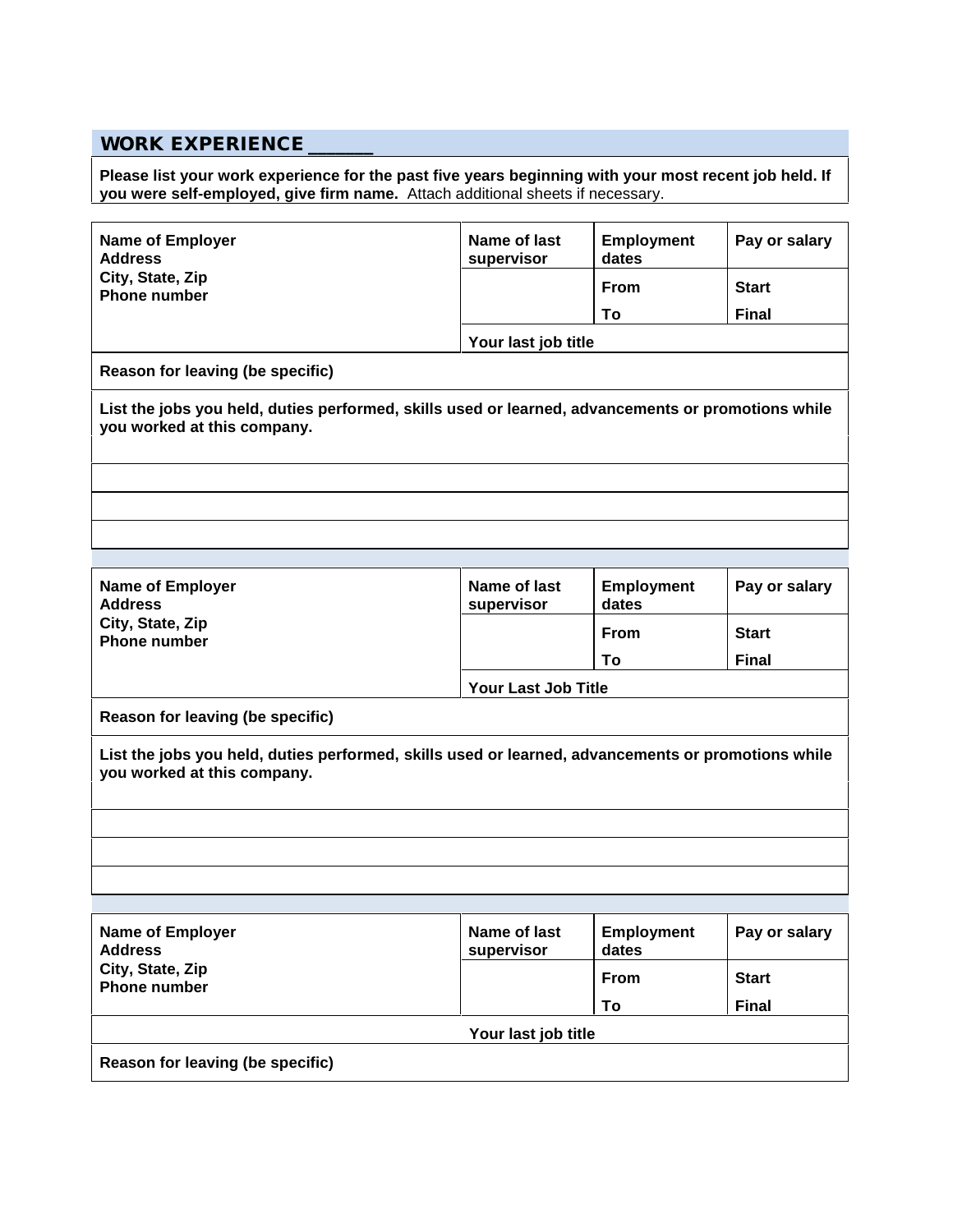| List the jobs you held, duties performed, skills used or learned, advancements or promotions while<br>you worked at this company. |
|-----------------------------------------------------------------------------------------------------------------------------------|
|                                                                                                                                   |
|                                                                                                                                   |
|                                                                                                                                   |
|                                                                                                                                   |

| <b>Name of Employer</b><br><b>Address</b><br>City, State, Zip<br><b>Phone number</b>                                              | Name of last<br>supervisor | <b>Employment</b><br>dates<br><b>From</b><br>To | Pay or salary<br><b>Start</b><br><b>Final</b> |  |
|-----------------------------------------------------------------------------------------------------------------------------------|----------------------------|-------------------------------------------------|-----------------------------------------------|--|
|                                                                                                                                   | Your last job title        |                                                 |                                               |  |
| Reason for leaving (be specific)                                                                                                  |                            |                                                 |                                               |  |
| List the jobs you held, duties performed, skills used or learned, advancements or promotions while<br>you worked at this company. |                            |                                                 |                                               |  |
|                                                                                                                                   |                            |                                                 |                                               |  |
|                                                                                                                                   |                            |                                                 |                                               |  |
| Are you currently employed?                                                                                                       |                            |                                                 | $\Box$ Yes<br>$\square$ No                    |  |
| May we contact your present employer?                                                                                             |                            |                                                 | $\square$ Yes<br>$\square$ No                 |  |
| Did you complete this application yourself?                                                                                       |                            |                                                 | $\square$ Yes<br>$\square$ No                 |  |

| Have you ever been convicted of a felony?                                                            | $\square$ Yes | □ No |  |  |
|------------------------------------------------------------------------------------------------------|---------------|------|--|--|
| If yes, explain number of conviction(s), nature of offense(s) leading to conviction(s), how recently |               |      |  |  |
| such offense(s) was/were committed, sentence(s) imposed, and type(s) of rehabilitation.              |               |      |  |  |
|                                                                                                      |               |      |  |  |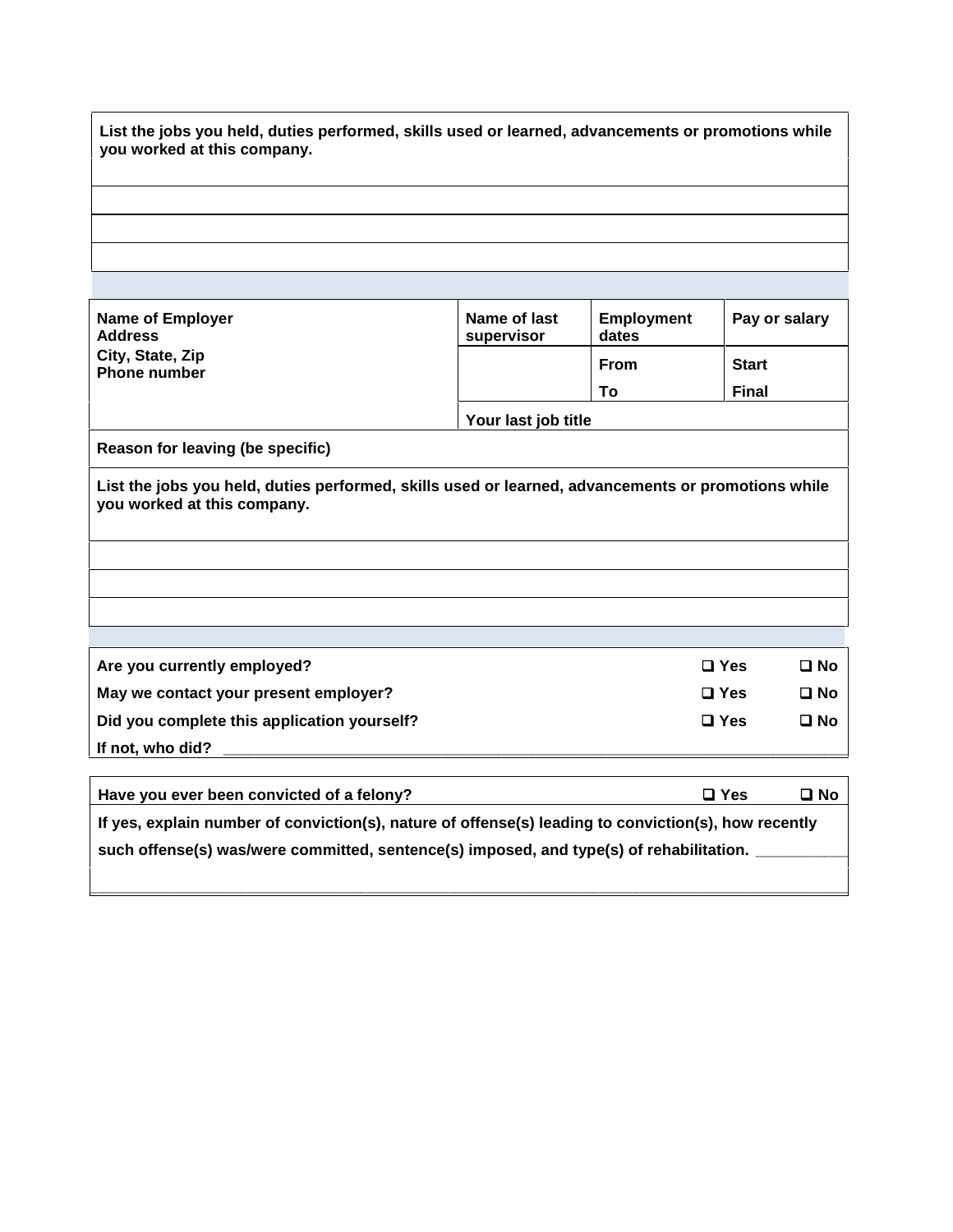| Have you ever been employed with this company?                                                                                                            |                | $\square$ Yes           | $\square$ No |
|-----------------------------------------------------------------------------------------------------------------------------------------------------------|----------------|-------------------------|--------------|
| If yes, when?                                                                                                                                             |                |                         |              |
| Do you have any friends or relatives employed by this company?                                                                                            |                | $\square$ Yes           | $\square$ No |
| If yes, please provide their names and relationship to you.                                                                                               |                |                         |              |
| <b>REFERENCES</b>                                                                                                                                         |                |                         |              |
| Please list below three persons not related to you who have knowledge of your work performance<br>and/or personal qualifications within the last 5 years. |                |                         |              |
| <b>Name</b>                                                                                                                                               |                | <b>Occupation</b>       |              |
| <b>Company name</b>                                                                                                                                       | <b>Address</b> |                         |              |
| <b>Telephone</b>                                                                                                                                          | E-mail         | <b>Years acquainted</b> |              |
| <b>Name</b>                                                                                                                                               |                | <b>Occupation</b>       |              |
| <b>Company name</b>                                                                                                                                       | <b>Address</b> |                         |              |
| <b>Telephone</b>                                                                                                                                          | $E-mail$       | <b>Years acquainted</b> |              |
| <b>Name</b>                                                                                                                                               |                | <b>Occupation</b>       |              |
| <b>Company name</b>                                                                                                                                       | <b>Address</b> |                         |              |
| <b>Telephone</b>                                                                                                                                          | E-mail         | <b>Years acquainted</b> |              |

## **APPLICATION FORM WAIVER – PLEASE READ CAREFULLY**

In exchange for the consideration of my job application by \_\_\_\_\_\_\_\_\_\_\_\_\_\_\_\_\_\_\_\_\_ (hereinafter called "the Company"), I agree that:

Neither the acceptance of this application nor the subsequent entry into any type of employment relationship, either in the position applied for or any other position, and regardless of the contents of employee handbooks, personnel manuals, benefit plans, policy statements, and the like as they may exist from time to time, or other Company practices, shall serve to create an actual or implied contract of employment, or to confer<br>any right to remain an employee of , or otherwise to change in any respect the , or otherwise to change in any respect the